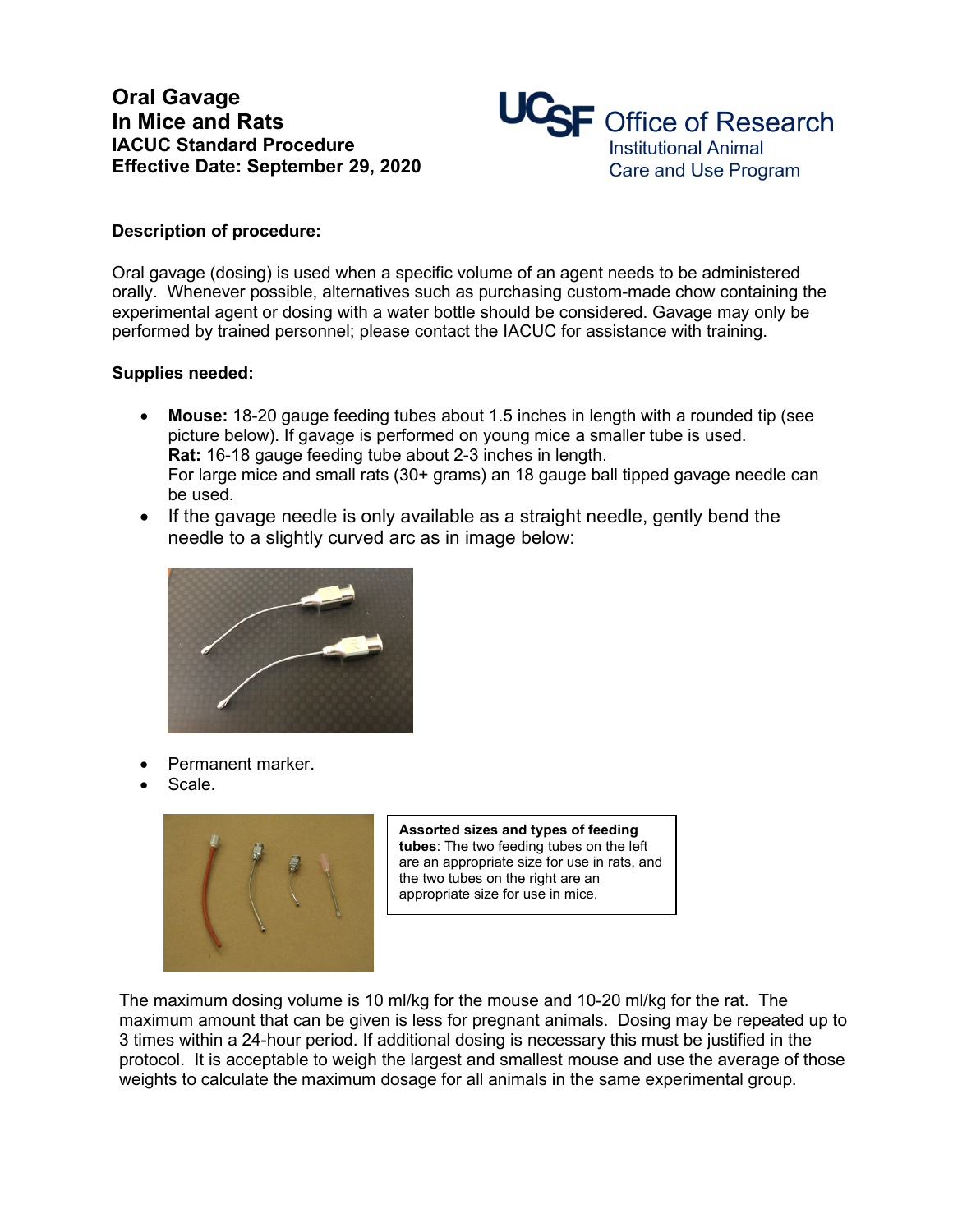- 1. Weigh the animal and determine the appropriate dosing volume.
- 2. Check the length of the gavage tube by measuring from the tip of the animal's head to the last rib (see image 1 below). Mark the tube at the nose and do not pass the tube into the animal past that point to avoid perforation of the stomach. This is particularly important with younger animals (<20 grams). See picture below for measuring technique.
- 3. Restrain the animal. To restrain the mouse: scruff the mouse, grasping the skin over the shoulders with the thumb and middle fingers. Grasp the skin over the shoulders so that the fore legs are extended out to the side, keeping the front feet from pushing the gavage tube away. To restrain the rat: hold the rat near the thoracic region and support the lower body.
- 4. Hold the animal's head in place by gently extending the head back this extension of the head creates a straight line through the neck and esophagus.
- 5. Place the gavage tube in the diastema of the mouth. The tube is then gently advanced along the upper palate until the esophagus is reached. The tube should pass easily into the esophagus. The animal may swallow as the tube is passed. Pass the tube smoothly in one motion (see image 2 below). Note: If there is any resistance, do not force the tube. Pull the tube out and try again.
- 6. Once proper placement is verified, the material can be administered by a syringe attached to the end of the tube. Do not rotate the tube because the tip may rupture the esophagus. After dosing, remove the tube gently following the same angle as insertion.
- 7. Return the animal to the cage and monitor for 5-10 minutes, looking for signs of labored breathing or distress. Monitor animals again between 12-24 hours after dosing.





**Agents:** All agents administered to animals should be listed in the "Agents" section I. of RIO.